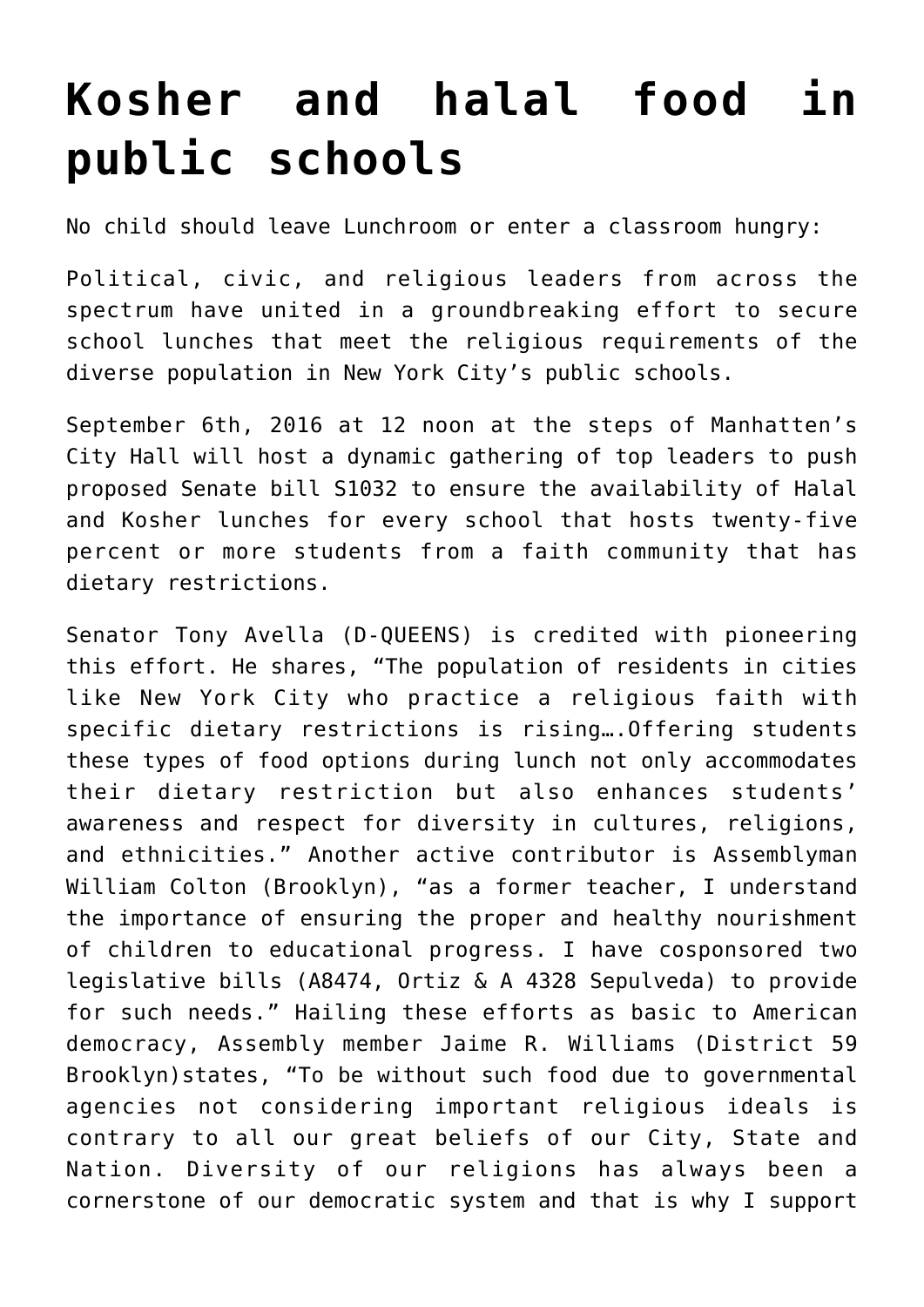and urge others to support the mandate that no child should leave a lunchroom or classroom hungry."

Awareness for this pressing need was galvanized by Mazeda Uddin, Muslim woman activist and humanitarian,founder of the S.A.F.E.S.T. advocacy organization and leader in meeting the needs of immigrant populations from all over the world.

Mazeda Uddin reflects, "Often these children go to bed hungry because they did not eat a good diet during the day.The parents of many of these children are on minimum wage trying to make ends meet and struggling to give their children a proper diet on a daily basis."

This proposed bill is hailed as a testimony to the tolerance and diversity of New York City; at the forefront of world leadership in finance and culture, now the city is trailblaizing efforts at true coexistence. State Senator Jose Peralta (D-Queens) remarked, "I want to thank the South Asian Fund for Education, Scholarship and Training in its efforts to bring Halal and Kosher menus school cafeterias." Adding his support, State Senator Jesse Hamilton said, "Our public schools must be sensitive to the needs of every student, so providing kosher and halal meal options to students is imperative. I urge the Department of Education to act promptly to ensure that no student goes hungry." because of their religious background."